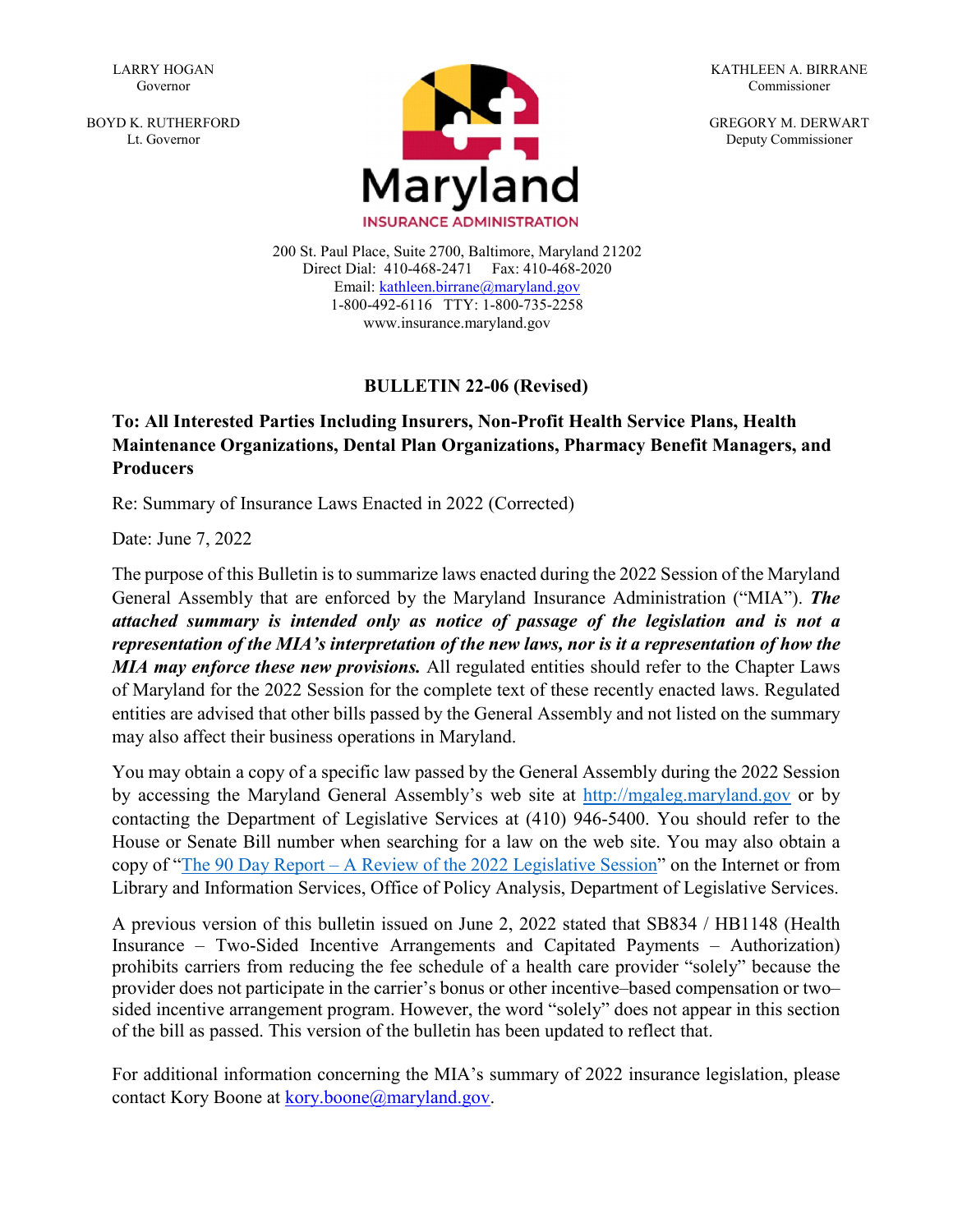# **PROPERTY & CASUALTY**

## **SENATE BILL 278 (Chapter 453) – Maryland Automobile Insurance Fund – Installment Payment Plans**

- Alters the requirements for the Maryland Automobile Insurance Fund (MAIF) to accept premiums on an installment basis for motor vehicle liability insurance policies by amending § 20–507 of the Insurance Article and repealing existing limitations;
- Requires the Commissioner to continue to approve MAIF's plan to accept premiums by installment and requires the Commissioner to consider the following factors when approving MAIF's plan for accepting premiums on an installment payment basis:
	- o Percentage of the initial premium payment in comparison to the total premium under the policy;
	- o The number of installment premium payments accepted on a policy under the installment payment plan;
	- o The overall affordability of the installment payment plan in comparison to other payment options available to the policyholder;
- Authorizes MAIF to charge and collect reasonable installment and late payment fees, subject to review and approval by the Commissioner, by amending § 27–216 of the Insurance Article to apply the same requirements to MAIF's installment payment plans.

## **Effective Date:** October 1, 2022

#### **SENATE BILL 425 (Chapter 650) / HOUSE BILL 568 (Chapter 649) – Real Estate Associate Brokers and Salespersons – Compensation – Payment From Title Insurance Producer**

• Amends § 17-604 of the Business Occupations and Professions Article to allow a title insurance producer to pay compensation, on behalf of a real estate broker and in accordance with a written disbursement authorization provided by the real estate broker, to an associate real estate broker, a real estate salesperson or a business entity formed under § 17-512 of the Business Occupations and Professions Article.

## **Effective Date:** October 1, 2022

## **SENATE BILL 572 (Chapter 724) / HOUSE BILL 563 (Chapter 723) – Insurance – Surplus Lines Brokers – Policy Fees**

- Amends § 27-216 of the Insurance Article and increases the policy fee a surplus lines broker may charge on a policy issued by a surplus lines insurer by raising the fee cap to \$200 on each personal lines policy and \$500 or 7% of the policy's premium, whichever is greater, on each commercial lines policy.
- Allows a surplus lines broker to charge a reasonable policy fee on a policy issued by a surplus lines insurer to an exempt commercial policyholder.

## **Effective Date:** October 1, 2022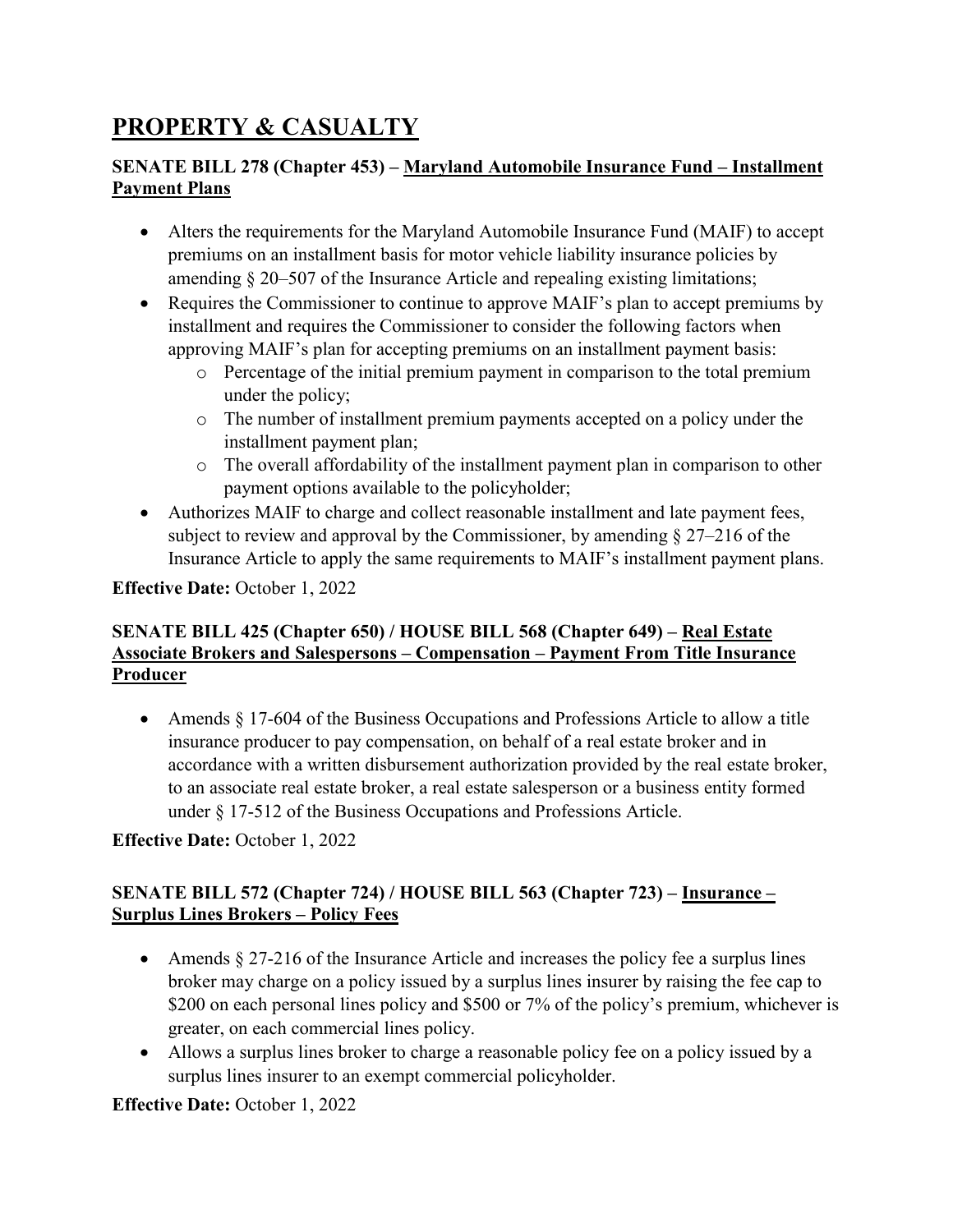#### **SENATE BILL 697 (Chapter 587) / HOUSE BILL 926 (Chapter 586) – Vehicle Laws – Mechanical Repair Contracts – Policies of Insurance**

- Requires an obligor under a mechanical repair contract to maintain insurance coverage to provide performance or payment on behalf of the obligor in the event of contract nonperformance by amending § 15-311.2 of the Transportation Article;
- Authorizes a policy issued by a risk retention group that is in good standing to satisfy the obligor's coverage requirement.

**Effective Date:** October 1, 2022

# **LIFE & HEALTH**

## **SENATE BILL 164 (Chapter 693) / HOUSE BILL 119 (Chapter 692) – Insurance – Annuities – Nonforfeiture – Interest Rate**

• Alters the minimum interest rate from  $1\%$  to 0.15%, used to determine minimum nonforfeiture amounts for annuity contracts by amending § 16-504 of the Insurance Article.

## **Effective Date:** October 1, 2022

## **HOUSE BILL 247 (Chapter 680) – Insurance – Medicare Supplement Policies – Open Enrollment Period Following Birthday**

- Establishes a guaranteed issue period each year for Medicare supplement policyholders, permitting an insured to change to a Medicare supplement policy of equal or lesser benefits, during the 30 days following the insured's birthday, by amending § 15-909 of the Insurance Article;
- Provides that policies are considered to have equal or lesser benefits unless:
	- o the policy contains one or more significant benefits not included in the Medicare supplement policy being replaced; or
	- o the policy contains the same significant benefits included in the Medicare supplement policy being replaced but it reduces the cost–sharing responsibilities of the enrollee for the benefits;
- Prohibits the replacing carrier from denying or conditioning the issuance of a Medicare supplement policy, or discriminating in the pricing, or denying, reducing or conditioning coverage because of the health status, claims experience, or medical condition of the individual;
- Requires an annual notice of an insured's right to switch policies be given to a policyholder at least 30 days, but no more than 60 days, before the insured's birthday,

## **Effective Date:** January 1, 2023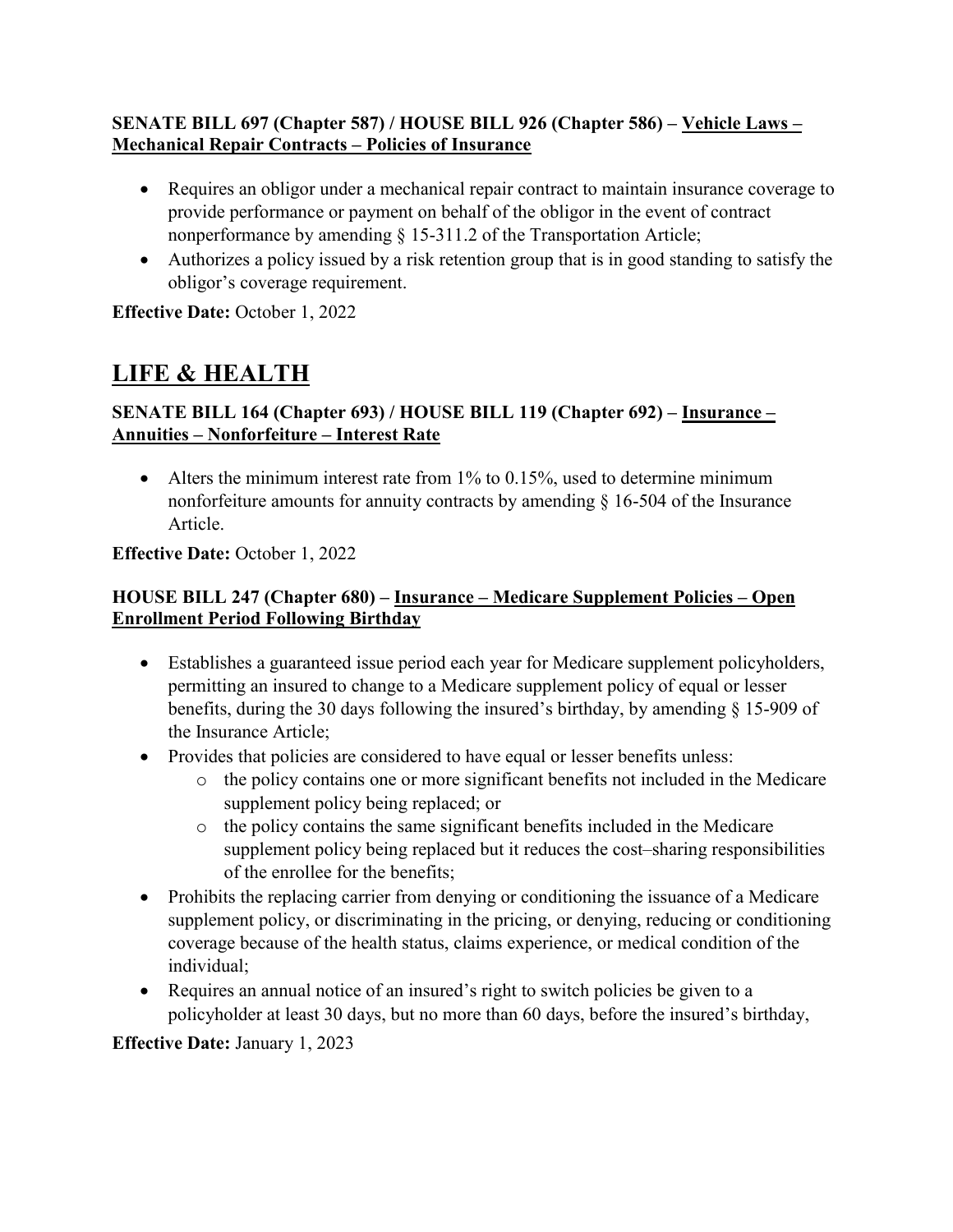## **HOUSE BILL 413 (Chapter 59) – Health Insurance – Individual Market Stabilization – Extension of Provider Fee**

- Continues the stabilization of the individual health insurance market by extending the health insurance provider fee assessment through 2028, by amending § 6-102.1 of the Insurance Article;
- Exempts a stand-alone dental plan or stand-alone vision plan carrier subject to the health insurance provider fee assessment from the health care regulatory assessment under § 2- 112.2 of the Insurance Article and the annual assessment fee under § 2-502 of the Insurance Article for each calendar year in which the health insurance provider fee is paid, by adding § 6-105.3 to the Insurance Article;
- Requires the Maryland Insurance Administration, in consultation with Maryland Health Benefits Exchange and Maryland Healthcare Commission, to report to the Governor and the General Assembly on the impact of State Reinsurance Program on or before December 1, 2023.

**Effective Date:** October 1, 2022

## **HOUSE BILL 536 (Chapter 495) – Maryland Insurance Commissioner – Authority – Federal Health Emergency**

- Amends  $\S 2$ -115 of the Insurance Article to authorize the Maryland Insurance Commissioner to apply the emergency regulations when a national or public health emergency the Commissioner determines affects the State is declared by the President of the United States under provisions of the federal National Emergencies Act or the U.S. Secretary of Health and Human Services under the federal Public Health Services Act and is based on a serious threat to health resulting from the existence of a deadly agent;
- Provides that any regulation issued under these circumstances may not apply beyond the duration of the President's or Secretary of Health and Human Service's declaration;
- Requires carriers offering Medicare supplement plans in Maryland to provide a guaranteed issue period during the 63 days after a public health emergency ends, when certain eligible individuals terminated from Medicaid more than six months following the effective date of enrollment in Medicare Part B may enroll in any Medicare supplement policy without underwriting or imposition of a pre-existing condition exclusion.

**Effective Date:** April 7, 2022 (Upon Enactment - Emergency Bill)

## **HOUSE BILL 820 (Chapter 321) – Health Insurance – Pediatric Autoimmune Neuropsychiatric Disorders – Modification of Coverage Requirements**

• Repeals the exemption from coverage for rituximab unless the federal Food and Drug Administration approves the use of rituximab for the treatment of certain pediatric autoimmune neuropsychiatric disorders, by amending § 15-865 of the Insurance Article.

## **Effective Date:** January 1, 2023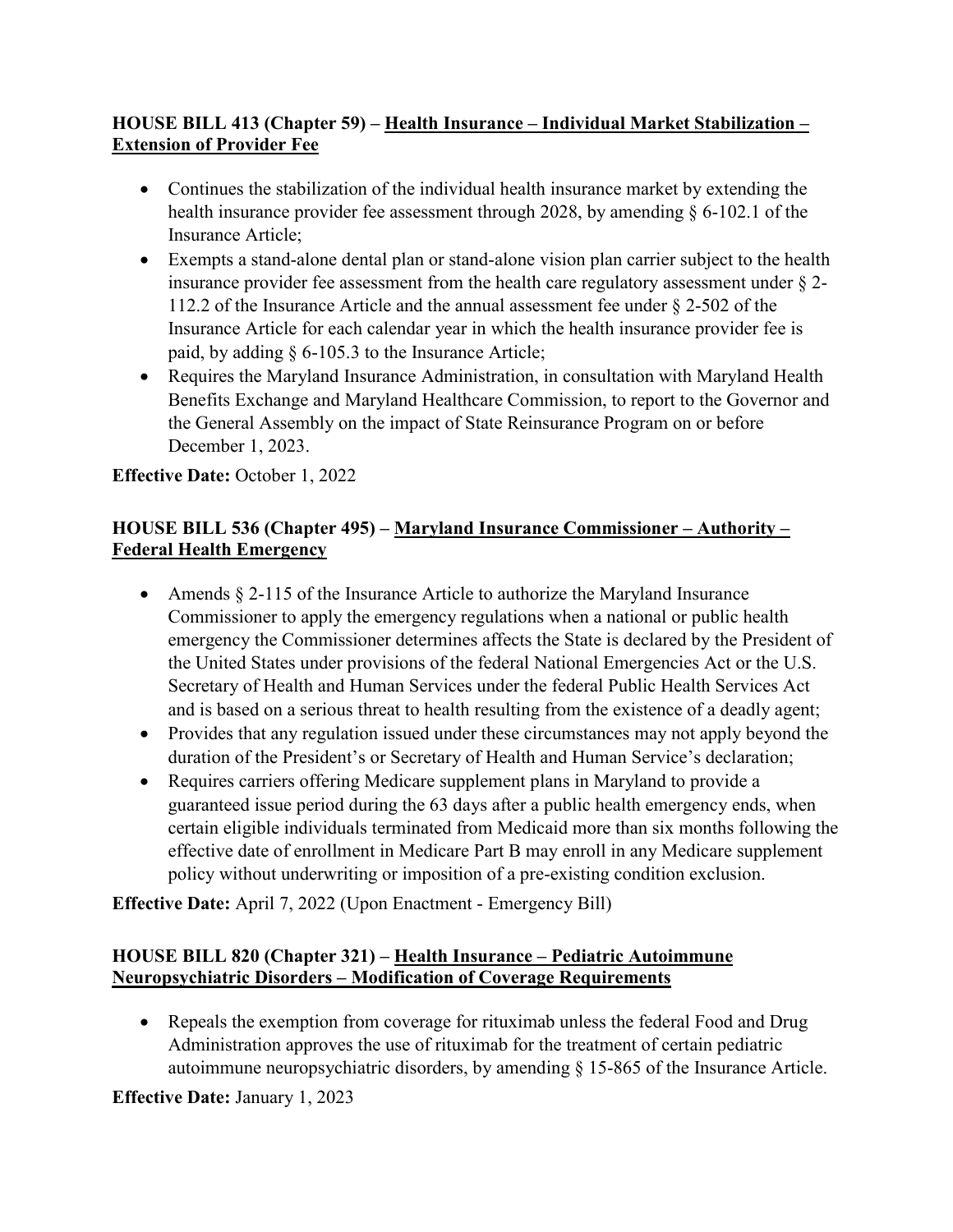#### **SENATE BILL 707 (Chapter 727) / HOUSE BILL 912 (Chapter 271) – Health Insurance – Provider Panels – Coverage for Nonparticipation**

- Amends  $\S$  15-830 of the Insurance Article to include providers that are licensed as a behavioral health program under § 7.5–401 of the Health – General Article, in the definition of a non-physician specialist;
- Requires carriers to cover services for mental health or substance use disorders at no greater cost to the member than if the covered services were provided by a provider on the provider panel when the services are provided under a referral to a specialist or nonphysician specialist in accordance with § 15-830(d) of the Insurance Article;
- Requires carriers to inform members of the procedure to request a referral to a specialist, or non-physician specialist, who is not part of the carrier's provider panel;
- Requires the Consumer Education and Advocacy Program, in collaboration with the Health Education and Advocacy Unit of the Office of the Attorney General, to provide public education to inform consumers of the procedures to request a referral to a specialist or nonphysician specialist in certain circumstances.

## **Effective Date:** July 1, 2022

#### **HOUSE BILL 970 (Chapter 684) – Managed Care Organizations and Health Insurance Carriers – Prior Authorization for HIV Postexposure Prophylaxis – Prohibition**

- Amends § 15-103 of the Health General Article to restrict Managed Care Organizations from applying a prior authorization requirement for a prescription drug used as post exposure prophylaxis for the prevention of HIV.
- Creates a new § 15-857 of the Insurance Article to restrict health insurance carriers from applying a prior authorization requirement for a prescription drug used as prost exposure prophylaxis for the prevention of HIV.

**Effective Date:** January 1, 2023

## **SENATE BILL 823 (Chapter 308) / HOUSE BILL 973 (Chapter 307) – Pharmacy Services Administrative Organizations and Pharmacy Benefits Managers – Contracts**

- Amends § 15-1628 of the Insurance Article to require a contract form or an amendment to a contract form between a pharmacy benefits manager (PBM) and a pharmacy services administrative organizations (PSAO) acting on behalf of a pharmacy, to be filed with the MIA at least 30 days before the contract form or amendment is to become effective;
- Amends  $\S$  15-2004 of the Insurance Article, to repeal the requirement that a PSAO register with the MIA in order to contract with a PBM. The prohibition against a PSAO that has not registered with the MIA from entering into a contract with an independent pharmacy remains;
- Amends § 15-2010 of the Insurance Article to repeal the requirement that a PSAO file with the MIA contracts and amendments to contracts between the PSAO and a PBM;
- Amends § 15-2011 of the Insurance Article to require a PSAO contract to include a provision that requires the PSAO to provide to the independent pharmacy an electronic or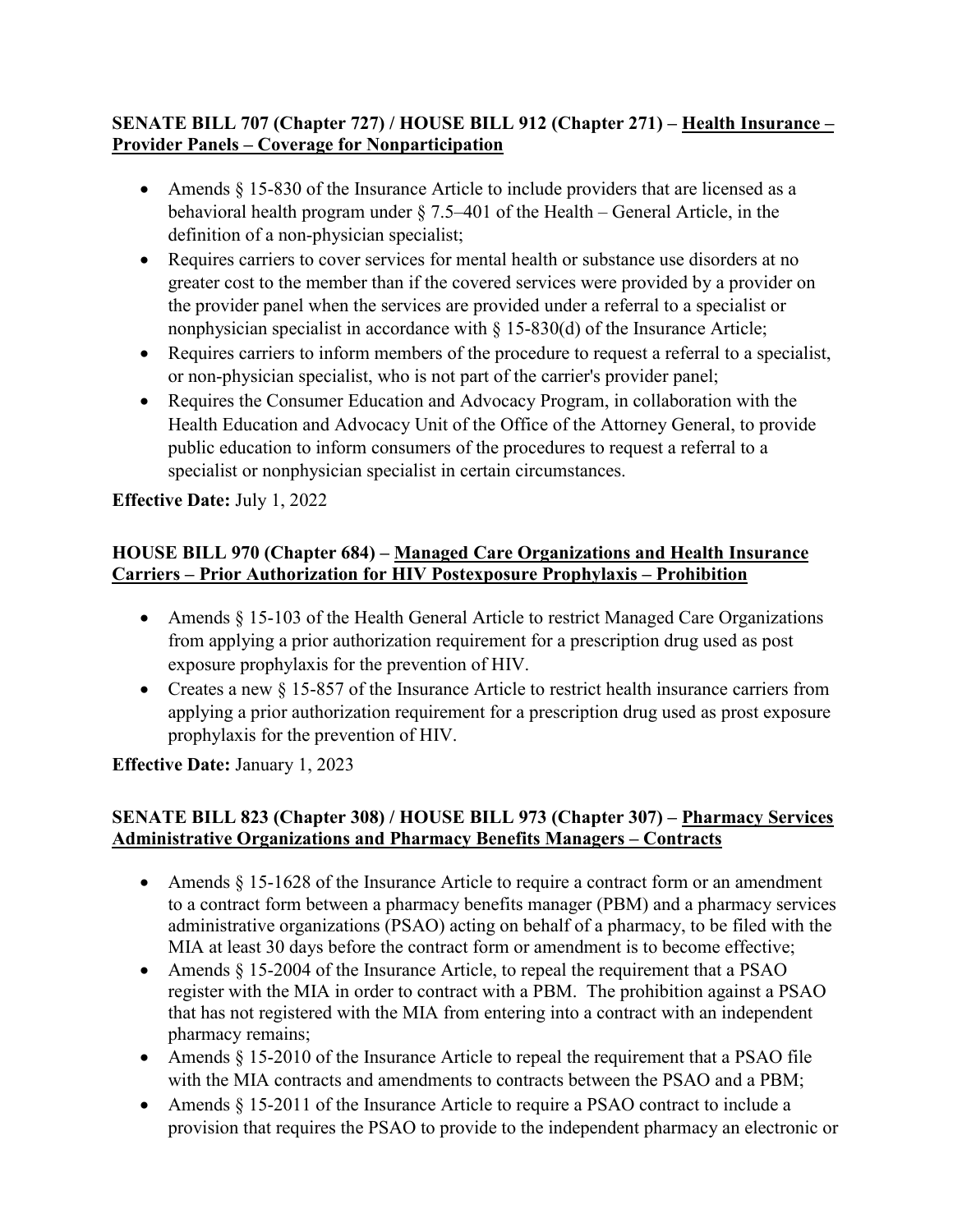paper copy of any contracts, amendments, payment schedules, or reimbursement rates within five working days after the execution of a contract, or an amendment to a contract, signed on behalf of the independent pharmacy by the PSAO.

**Effective Date:** October 1, 2022

#### **SENATE BILL 824 (Chapter 312) / HOUSE BILL 1073 (Chapter 311) –Health – Accessibility of Electronic Advance Care Planning Documents**

- Among other things, amends § 15-122.1 of the Insurance Article to require health insurance carriers to maintain a link on their website to a forthcoming state–designated health information exchange website that contains resources on advanced care planning;
- Requires health insurance carriers to provide new and renewing members with an advance directive information sheet;
- Adds § 19-145 to the Health-General Article that, among other things, requires the MHCC to coordinate the accessibility of electronic advance care planning documents in the State and provides an option for a carrier or Managed Care Organization to contract with an MHCC approved electronic advance directives service.

#### **Effective Date:** June 1, 2022

#### **SENATE BILL 834 (Chapter 298) / HOUSE BILL 1148 (Chapter 297) – Health Insurance – Two-Sided Incentive Arrangements and Capitated Payments – Authorization**

- Amends § 15-113 of the Insurance Article to authorize carriers to enter into two-sided incentive arrangements and includes provisions that act as guardrails to protect the integrity of the voluntary agreement including certain disclosure requirements;
- Prohibits carriers from reducing the fee schedule of a health care provider because the provider does not participate in the carrier's bonus or other incentive–based compensation or two–sided incentive arrangement program;
- Specifies that participation in a two–sided incentive arrangement may not be the sole opportunity for a health care provider to be eligible to receive increases in reimbursement;
- Prohibits carriers from requiring, as a condition of participation in the carrier's provider network, a provider to participate in the carrier's incentive–based compensation or two– sided incentive arrangement programs;
- Requires the acceptance of a capitated payment to be voluntary;
- Permits a carrier to recoup funds paid to an eligible provider based on the terms of a written contract between the carrier and the eligible provider, under a two–sided incentive arrangement, provide that the contract meets specific standards.
- Amends § 4-205 of the Insurance Article to provide that a health care provider or practitioner that accepts capitated payments in accordance with new §15-2102 of the Insurance Article is not engaging in insurance business;
- Amends  $\S 15{\text -}1008$  of the Insurance Article to clarify that the limitations on a carrier's right to retroactively deny reimbursement to a provider are not applicable to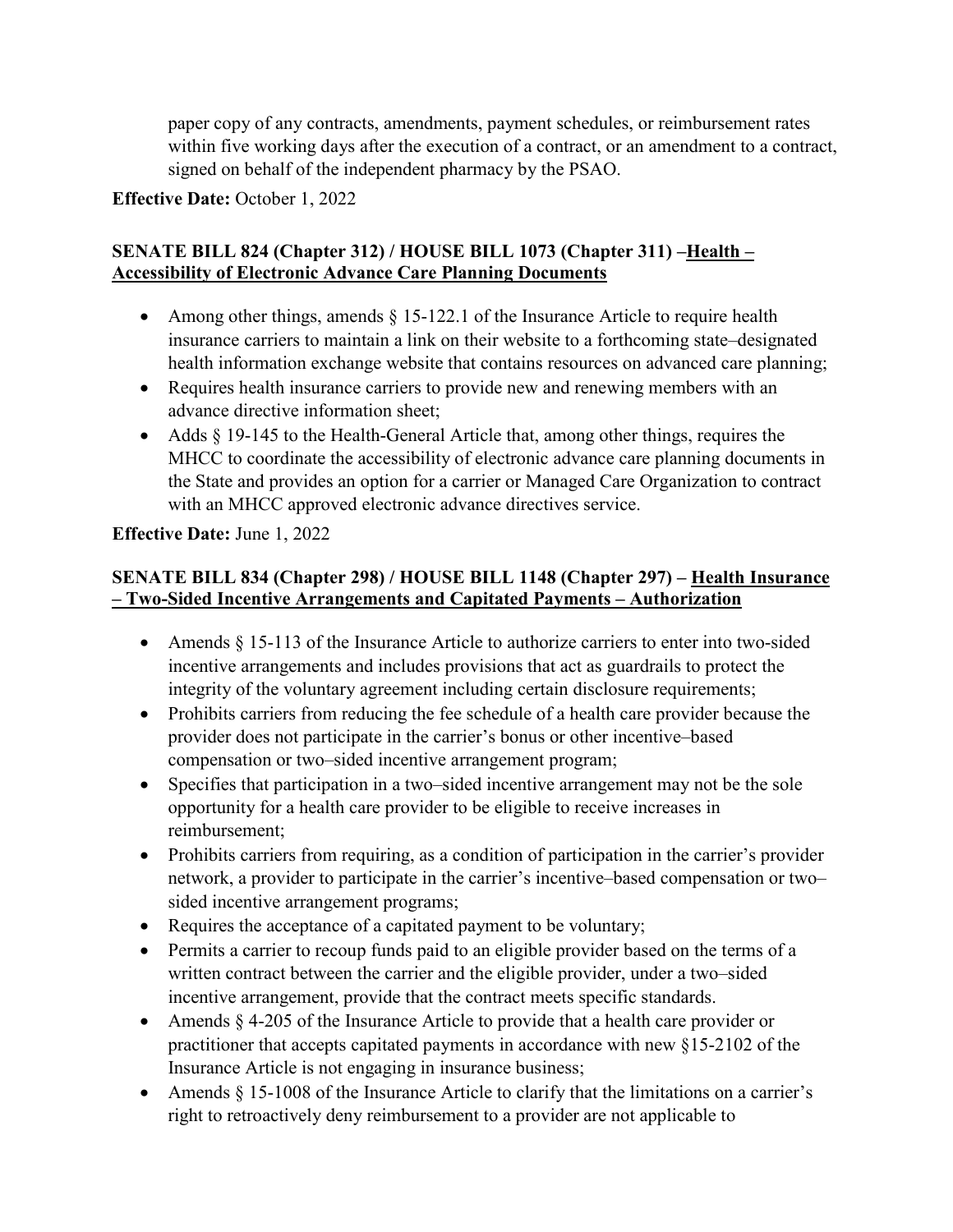reimbursement adjustments made under a two-sided incentive arrangement described in § 15-113

• Adds new Subtitle 21 to Title 15 of the Insurance Article, creating §§ 15-2101 through 15-2102, which authorizes health care providers to receive capitated payments under insured or self-funded plans without being considered as engaging in insurance business.

**Effective Date:** October 1, 2022

## **SENATE BILL 661 (Chapter 372) / HOUSE BILL 1219 (Chapter 371) – Pharmacists – Status as Health Care Providers and Study on Reimbursement**

- Requires the MIA to establish a working group to identify options and requirements necessary for the reimbursement of pharmacists who provide medical services within their scope of practice and work setting, and report its findings and recommendations to the Senate Finance Committee and the House Health & Government Operations Committee on or before December 31, 2022.
- Provides that, for purposes of record retention requirements imposed on health care providers by § 4-403 of the Health – General Article, the term "health care provider" includes a pharmacist.

## **Effective Date:** July 1, 2022

## **HOUSEE BILL 1274 (Chapter 365) – Prescription Drugs – Pharmacy Benefits Managers – Federal 340B Program**

- Adds § 15-1611.2 to the Insurance Article to prohibit Pharmacy Benefits Managers (PBMs) from taking certain actions towards pharmacies or pharmacists that participate in the drug pricing program established under §602 of the federal Veterans Health Care Act, known as the "340B program." These actions include:
	- o refusing to cover prescription drugs purchased under the 340B program;
	- o transferring 340B program savings from a pharmacy or pharmacist that participates in the 340B program to a PBM;
	- o offering lower reimbursement for a prescription drug purchased under the 340B program than the reimbursement it offers for the same prescription drug if it is not purchased under the 340B program;
	- o refusing to allow pharmacies or pharmacists that participate in the 340B program from participating in the PBM's network on the sole basis that the pharmacy or pharmacist participates in the 340B program;
	- o imposing different reimbursement or network participation contract terms on pharmacies or pharmacists that participate in a PBM's network based on whether a pharmacy or pharmacist participates in the 340B program;
	- o imposing different fees, chargebacks, or other adjustments on pharmacies or pharmacists based on whether a pharmacy or pharmacist participates in the 340B program;
	- o modifying a beneficiary's copayment on the basis of whether a pharmacy or pharmacist participates in the 340B program;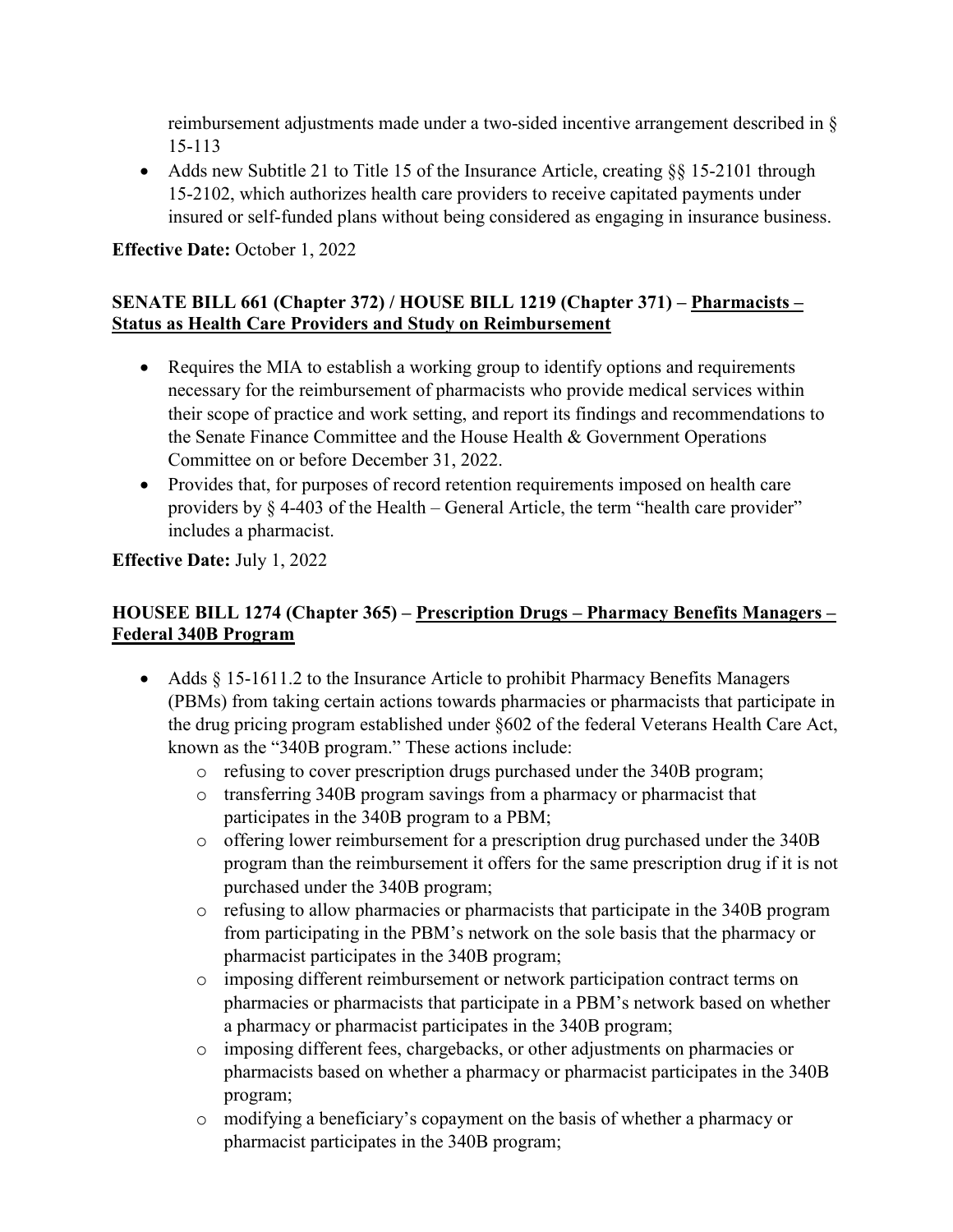- o establishing or setting network adequacy requirements based on whether a pharmacy or pharmacist participates in the 340B program;
- o prohibiting a covered entity authorized to participate in the 340B program, or a pharmacy or pharmacist under contract with a covered entity authorized to participate in the 340B program, from participating in the PBM's network on the basis of the entity's participation in the 340B program.
- Requires a PBM to make formulary and coverage decisions for a pharmacy or pharmacist that participates in the 340B program based on the normal course of business of the PBM;
- Requires a PBM to allow a beneficiary to use any in-network pharmacy or pharmacist that the beneficiary chooses without regard to whether the pharmacy or pharmacist participates in 340B program;
- Prohibits a PBM from basing a formulary or prescription drug coverage decisions on the price of the prescription drug under the 340B program or whether the dispensing pharmacy or pharmacist participates in the 340B program.

**Effective Date:** October 1, 2022

## **SENATE BILL 353 / HOUSE BILL 1397 (Chapter 405) – Health Insurance – Prescription Insulin Drugs – Limits on Copayment and Coinsurance (Insulin Cost Reduction Act)**

- Creates new § 15-822.1 of the Insurance Article, which require insurers, nonprofit health service plans, and HMOs that provide coverage for prescription drugs under individual and group contracts to limit the amount a covered person is required to pay in copayments and coinsurance for a covered prescription insulin drug, to no more than \$30 for a 30-day supply, regardless of the amount or type of insulin needed to fill the covered individual's prescription;
- Prohibits a participating provider pharmacy contract from authorizing a pharmacy to charge more, collect from a covered individual more, or require a covered individual to pay more than \$30 for a 30-day supply for a covered prescription insulin drug.
- Amends § 15-847.1 of the Insurance Article to clarify that the copayment or coinsurance limit in existing law for a prescription drug prescribed for diabetes is subject to the new § 15-822.1.

**Effective Date:** January 1, 2023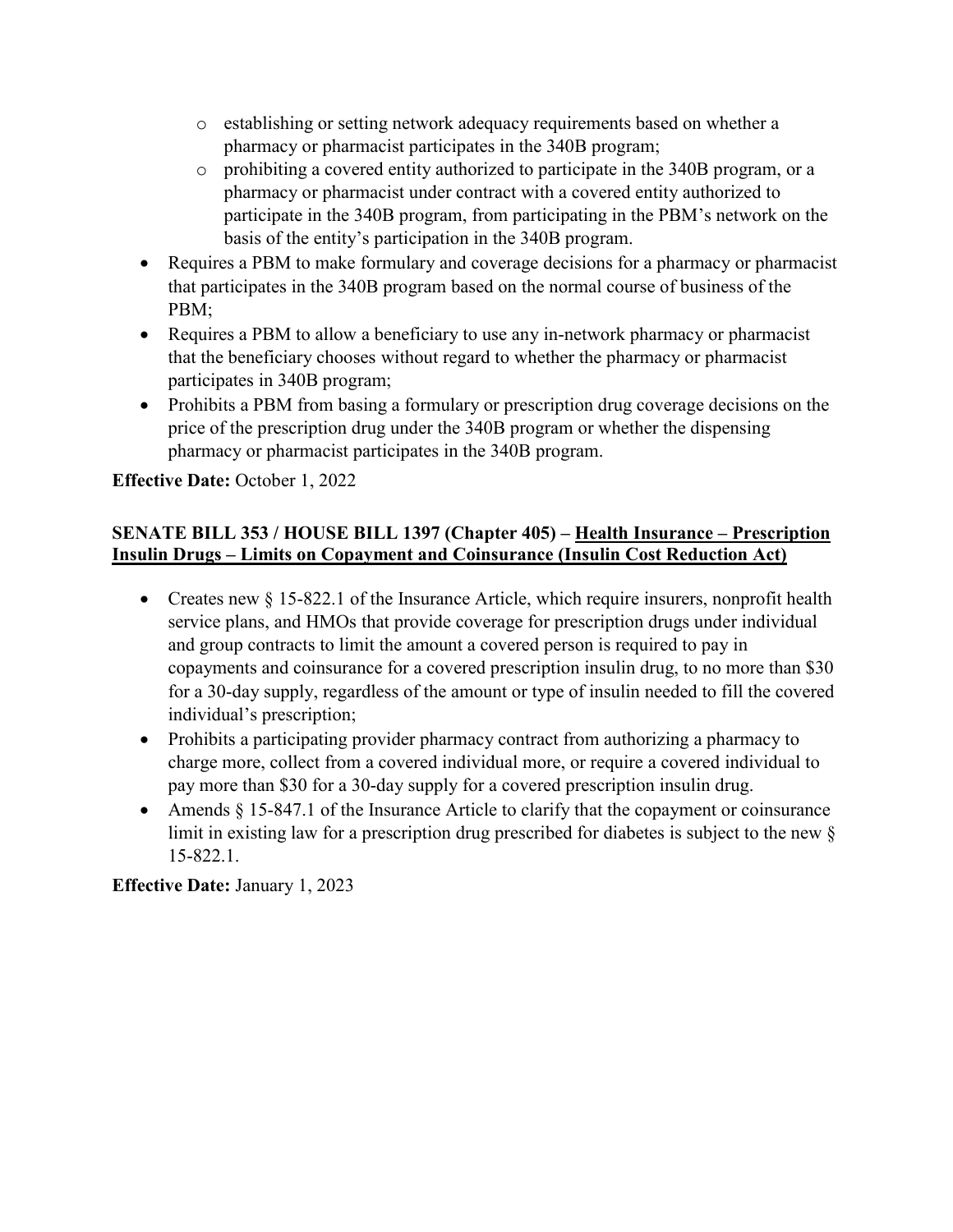#### **SENATE BILL 19 (Chapter 720) – Pharmacists – Administration of Injectable Medications for Treatment of Sexually Transmitted Infections**

• In addition to other changes not in the Insurance Article, this bill amends  $\S 15-716$  of the Insurance Article to require insurers, nonprofit health service plans, and HMOs that provide coverage under individual group or blanket health insurance policies for patient assessment regarding, and administration of self-administered medications, maintenance injectable medications, and injectable medications for treatment of sexually transmitted infections, to provide that coverage if the services are rendered by a licensed pharmacist, to the same extent as the services rendered by any other licensed health care practitioner.

## **Effective Date:** October 1, 2022

#### **SENATE BILL 180 (Chapter 229) –Insurance – Conformity with Federal Law – The No Surprises Act and Other Provisions of the Consolidated Appropriations Act, 2021**

- Creates new  $\S$  15-146 of the Insurance Article to specify that the provisions of the Federal No Surprises Act and Division BB, Title II, § 201 of the federal Consolidated Appropriations Act, 2021 apply to all insurers, nonprofit health service plans, and health maintenance organizations that deliver or issue for delivery in the State policies or contracts for a health benefit plan or blanket health insurance;
- Specifies that the provisions of Division BB, Title II,  $\S$  202 and 203 of the federal Consolidated Appropriations Act, 2021, apply to all insurers, nonprofit health service plans, and health maintenance organizations that deliver or issue for delivery in the State policies or contracts for a health benefit plan, blanket health insurance, or short–term limited duration insurance;
- Authorizes the Commissioner to enforce the new  $\S$  15-146 under any applicable provisions of the Insurance Article.

**Effective Date:** April 21, 2022

#### **SENATE BILL 173 (Chapter 305) / HOUSE BILL 106 (Chapter 304) – Health Insurance – Nonprofit Health Service Plan – Board of Directors**

- Amends § 14-115 of the Insurance Article to require the board of directors of a nonprofit health service plan to be composed of at least 11 members and no more than 21 voting members, and to seek to include individuals with a diverse range of experience relevant to the mission of the nonprofit health service plan;
- Alters the required composition of the board of directors to include three consumer members and no more than five members who are licensed health care professionals, hospital administrators, or employees of health care professionals or hospitals;
- Requires the three consumer members of the board to be either subscribers or certificate holders of the nonprofit health service plan or its affiliates, at the time of their initial election to the board.

**Effective Date:** July 1, 2022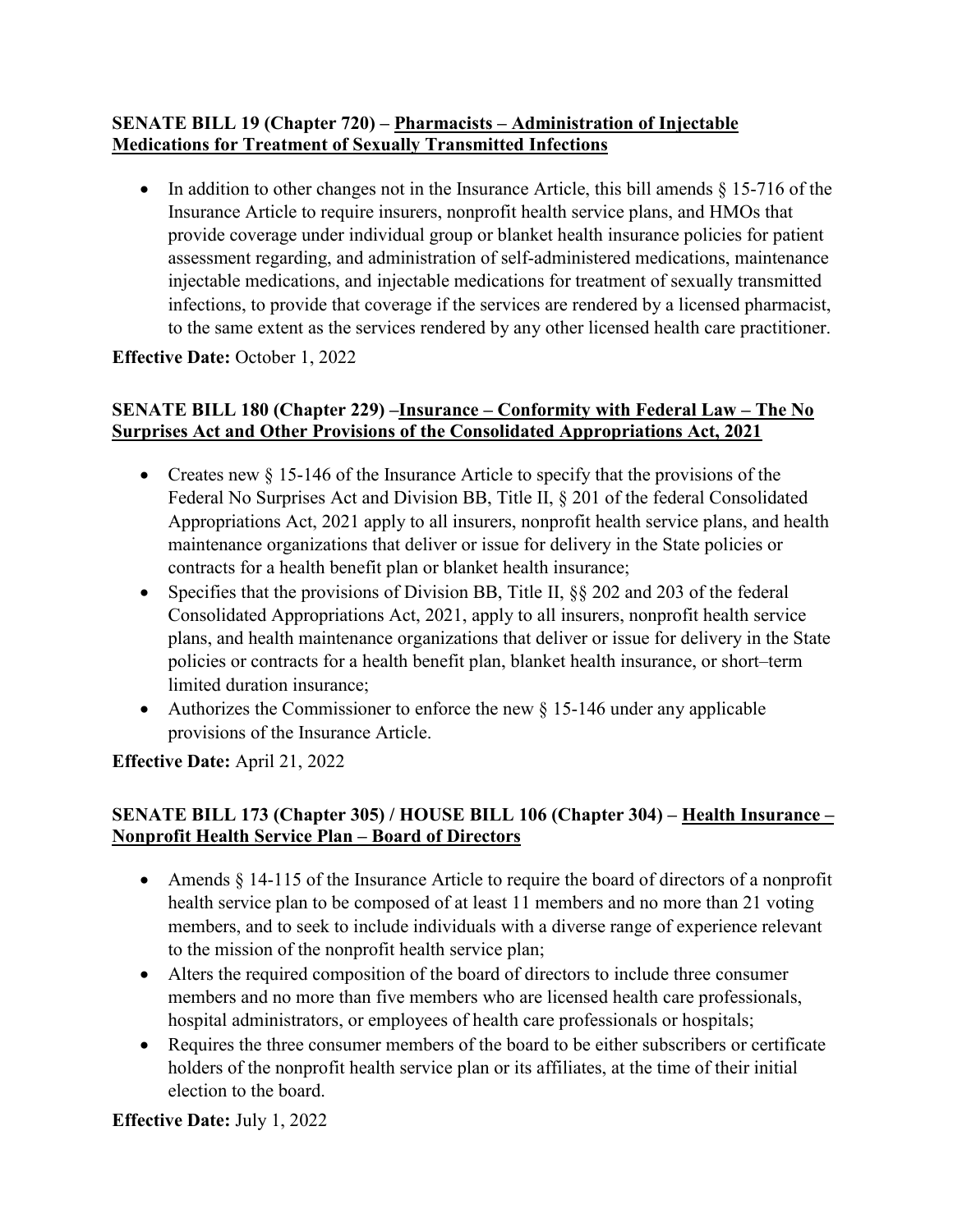## **OTHER**

#### **SENATE BILL 167 (Chapter 120) – Maryland Insurance Administration – Enforcement Authority – Payment of Claims**

- Amends  $\S$  4-113 of the Insurance Article to clarify the Commissioner's authority to instead of, or in addition to suspending or revoking a certificate of authority, require an insurer to make restitution to any person who has suffered financial injury including requiring the holder to fulfill any obligation under the policies or contracts of the holder that the holder failed to fulfill in violation of the Insurance Article, or pay a claim or an amount due under any insurance policy or contract not paid in violation of the Insurance Article;
- Amends § 27-305 of the Insurance Article to authorizes the Commissioner, upon finding a violation of an unfair claim settlement practice, to require an insurer, nonprofit health service plan, or health maintenance organization to provide a payment to a claimant that has been determined to be denied in violation of the Insurance Article.

#### **Effective Date:** October 1, 2022

#### **SENATE BILL 207 (Chapter 231) – Insurance Carriers and Managed Care Organizations - Cybersecurity Standard**

- Adds Title 33 to the Insurance Article to establish cybersecurity standards for insurers and certain other licensees of the Commissioner and establishes data security and incident response requirements for segments of the insurance industry, including insurance companies;
- Establishes standards for the investigation of and notification to the Commissioner of a cybersecurity event applicable to carriers;
- Specifies that compliance with Title 33 does not relieve a carrier from a duty to comply with any other requirements of federal law relating to the protection and privacy of personal information;
- Requires carriers to develop, implement, and maintain a comprehensive written information security program based on the carrier's risk assessment, in accordance with specific guidelines;
- Requires carriers to stay informed regarding emerging cybersecurity threats or vulnerabilities and use reasonable security measures when sharing information;
- Requires carriers to maintain an incident response plan designed to promptly respond to, and recover from, any cybersecurity event that compromises the confidentiality, integrity, or availability of nonpublic information in its possession, and meet other guidelines in Title 33;
- Requires carriers, on or before April 15 each year, to submit to the Commissioner a written statement certifying that the carrier has adopted an information security program and is in compliance with the additional requirements set forth in Title 33;
- Exempts certain carriers not domiciled in the State that meet certain criteria;